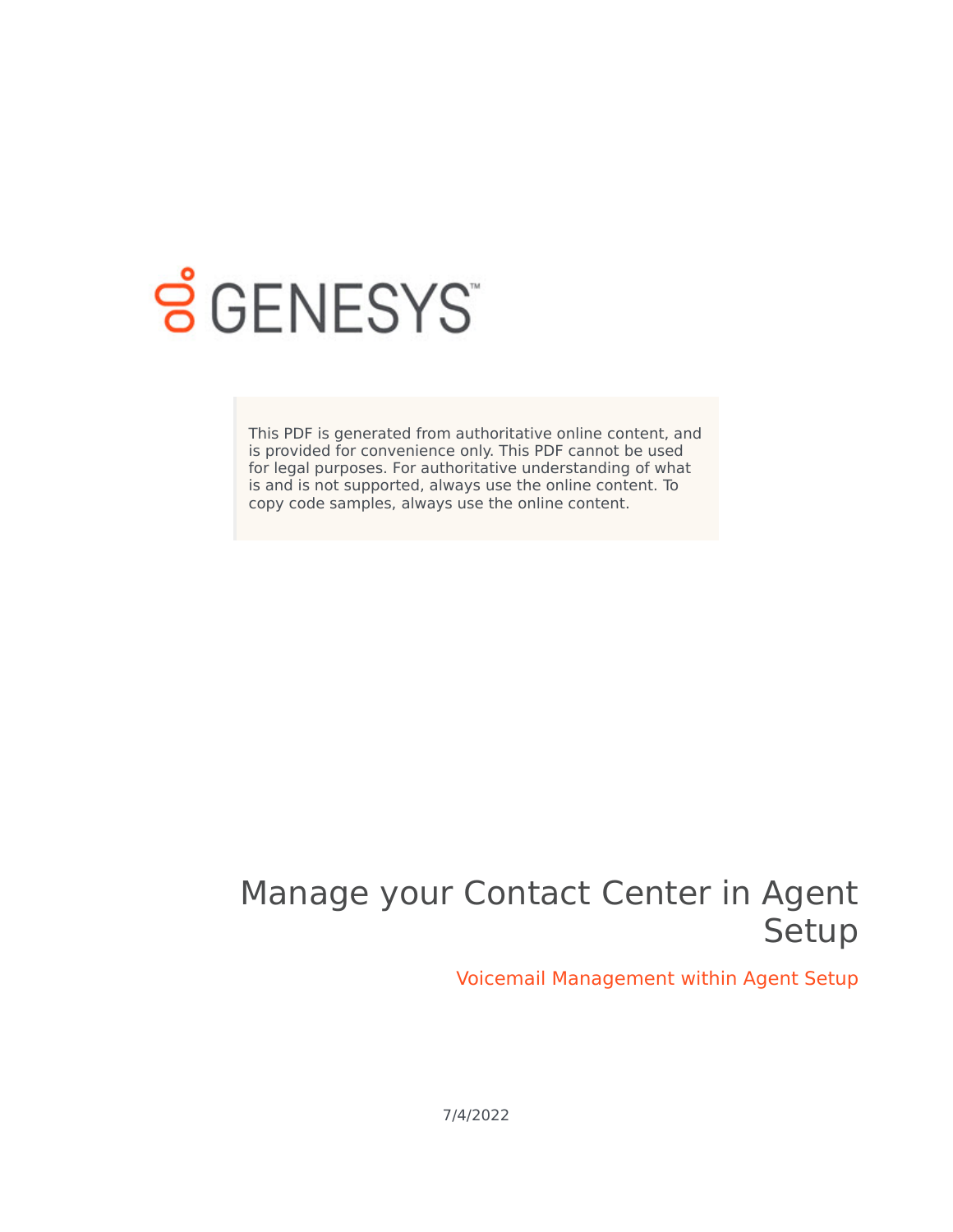### Contents

- 1 [Accessing Voicemail Management](#page-3-0)
- 2 [Profiles](#page-3-1)
	- 2.1 [DialPlan](#page-4-0)
	- 2.2 [Partition](#page-6-0)
	- 2.3 [CallingProfile](#page-7-0)
	- 2.4 [VoicemailProfiles](#page-8-0)
- 3 [Mailbox Settings](#page-9-0)
	- 3.1 [General Info](#page-10-0)
	- 3.2 [Greetings](#page-11-0)
- 4 [Group mailbox administrator](#page-12-0)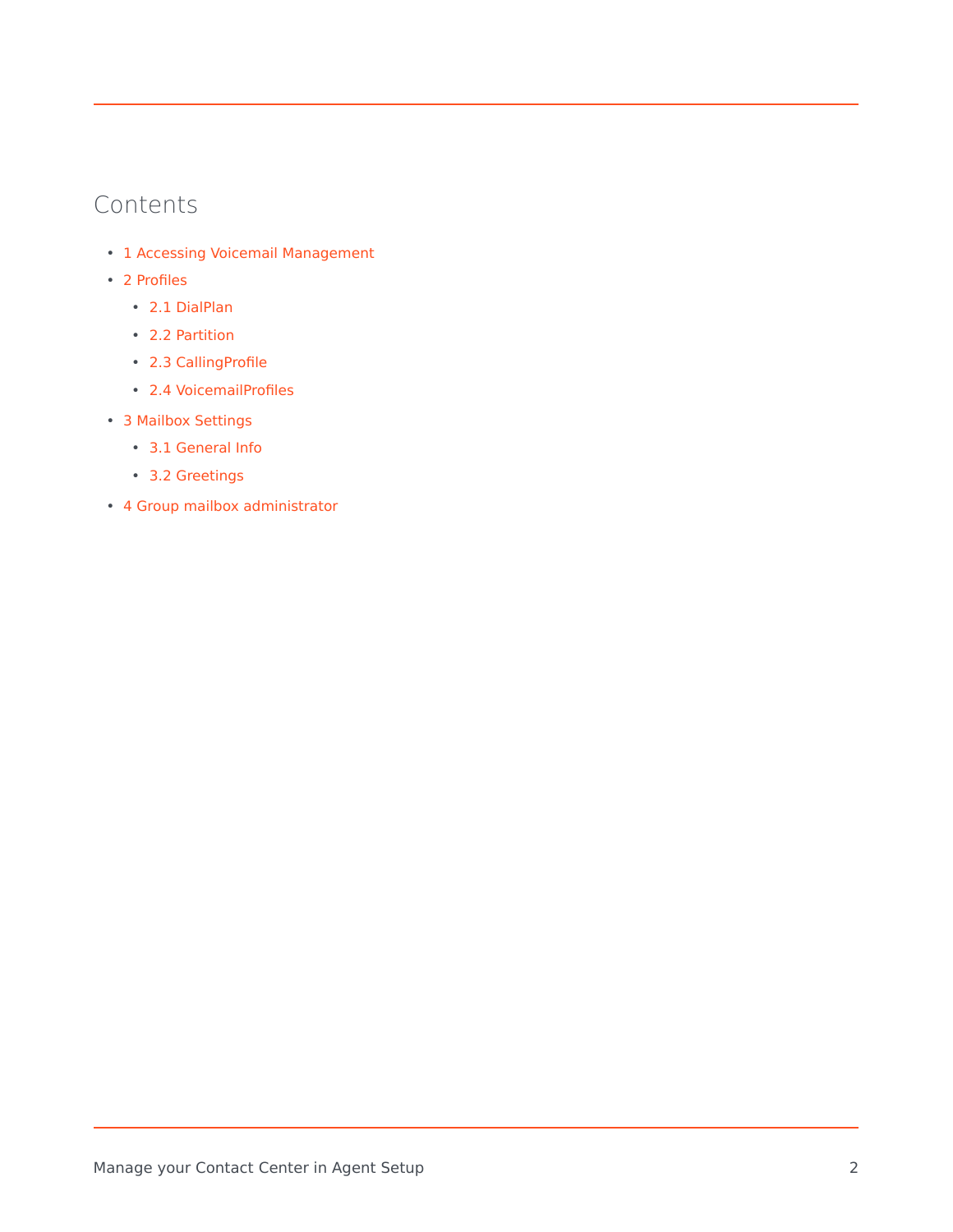

• Administrator

Learn how to manage voicemail in your contact center within Agent Setup.

#### **Related documentation:**

• •

#### Important

The features described here may not apply to your organization's setup. If you need features that aren't available to you, contact your administrator or Genesys representative.

Voicemail management gives you control over Voicemail Profiles and Voicemail Settings. To use voicemail, see Voicemail for agents and supervisors.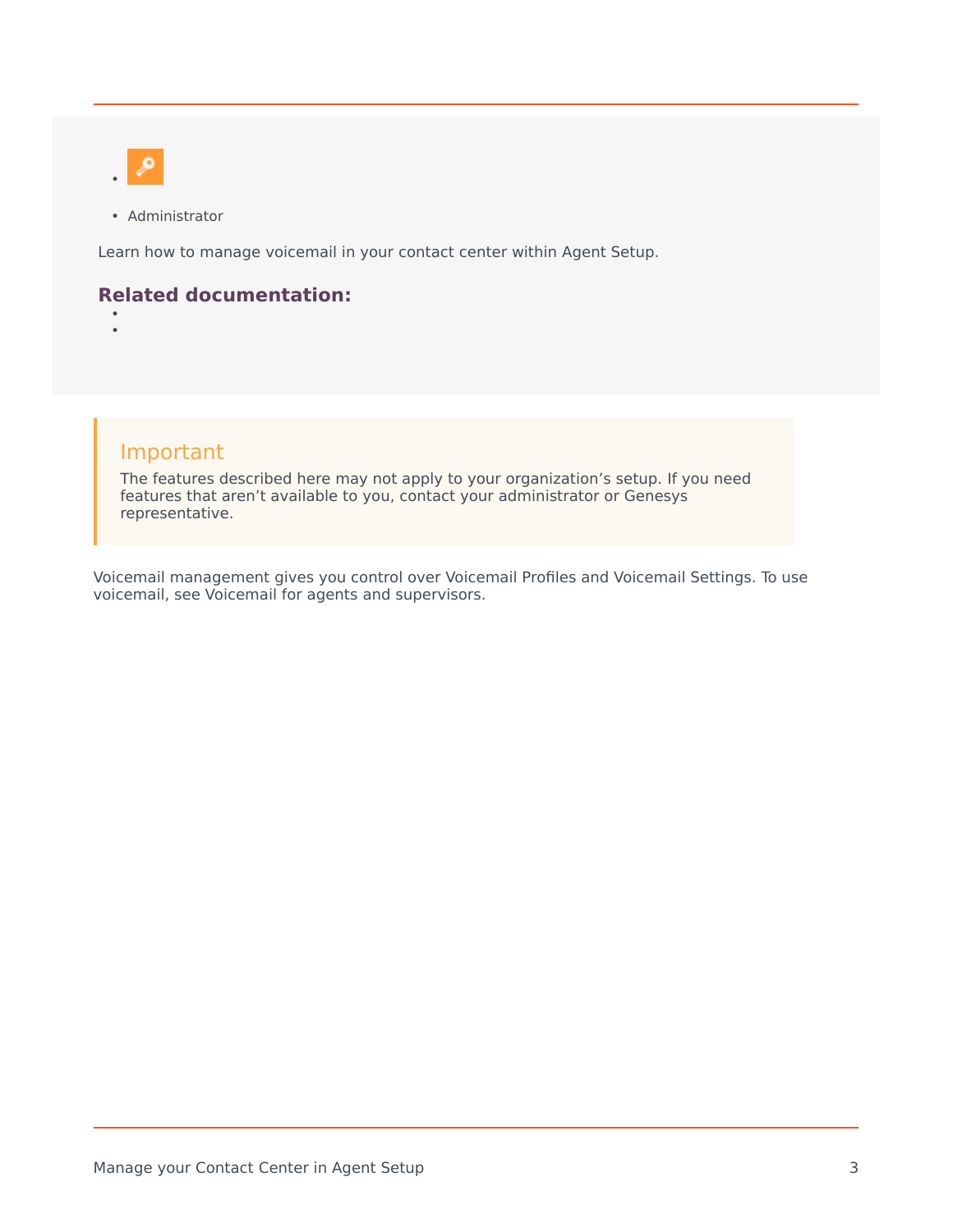# <span id="page-3-0"></span>Accessing Voicemail Management

| <b>Agent Setup</b> | <b>Contact Center Settings</b>             | Agent |
|--------------------|--------------------------------------------|-------|
|                    | <b>Agent Desktop</b>                       |       |
|                    | <b>Desktop Options</b>                     |       |
|                    | <b>Digital Management</b>                  |       |
|                    | Single Sign On                             |       |
|                    | <b>Desktop Statistics</b>                  |       |
|                    | <b>Templates</b>                           |       |
|                    | <b>Gplus Salesforce</b>                    |       |
|                    | <b>Voicemail &amp; Call Settings</b>       |       |
|                    | <b>Profiles</b><br><b>Mailbox Settings</b> |       |
|                    | <b>Services Options</b>                    |       |
|                    | <b>Routing Manager</b>                     |       |

To Access Voicemail Management within Agent Setup:

- 1. From the **Contact Center Settings**, select the **Voicemail & Call Settings** menu.
- 2. Choose a category to manage:
	- 1. Profiles
	- 2. Mailbox Settings

# <span id="page-3-1"></span>Profiles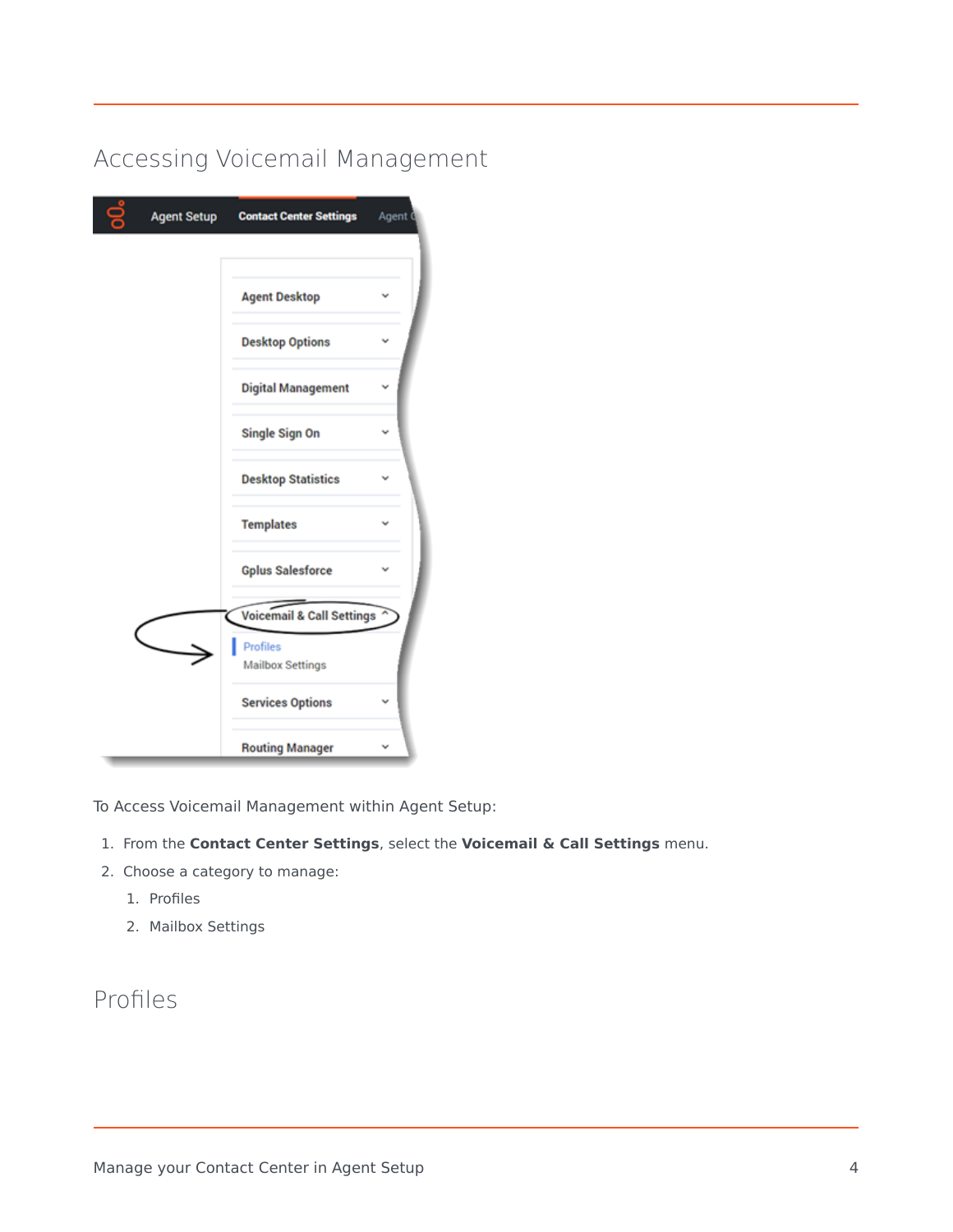| $\checkmark$<br><b>Agent Desktop</b>      | Profiles          |                |
|-------------------------------------------|-------------------|----------------|
| <b>Desktop Options</b><br>$\checkmark$    | <b>Name</b>       | <b>Actions</b> |
|                                           | DialPlan          | ℐ              |
| <b>Digital Management</b><br>$\checkmark$ | Partition         | ℐ              |
| <b>Single Sign On</b><br>$\checkmark$     | CallingProfile    | ◢              |
| <b>Desktop Statistics</b><br>$\checkmark$ | VoicemailProfiles | ℐ              |
| <b>Templates</b><br>$\checkmark$          |                   |                |
| <b>Gplus Salesforce</b><br>$\checkmark$   |                   |                |
| Voicemail & Call Settings ^               |                   |                |
| Profiles<br><b>Mailbox Settings</b>       |                   |                |
| <b>Services Options</b><br>$\checkmark$   |                   |                |
|                                           |                   |                |

Voicemail profiles are a common set of configurations that can be assigned to a set of mailboxes. These configurations include determining how many voicemails can be stored in a mailbox, the maximum message duration, how long voicemails are stored before they're deleted, enabling email notifications, and voicemail forwarding.

You can create profiles that set retention limits of 1 to 100 days or use No Limits to set voicemails not to expire.

Within the **Profiles** section you'll find the profile rules. To edit an existing profile rule, check the checkbox next to the Profile name and click the **Edit** icon ( $\blacksquare$ ).

For information on all possible configurations for these profile rules, see:

- DialPlan
- Partition
- CallingProfile
- VoicemailProfiles

#### <span id="page-4-0"></span>DialPlan

The DialPlan governs the disposition of inbound and outbound calls in SIP Server.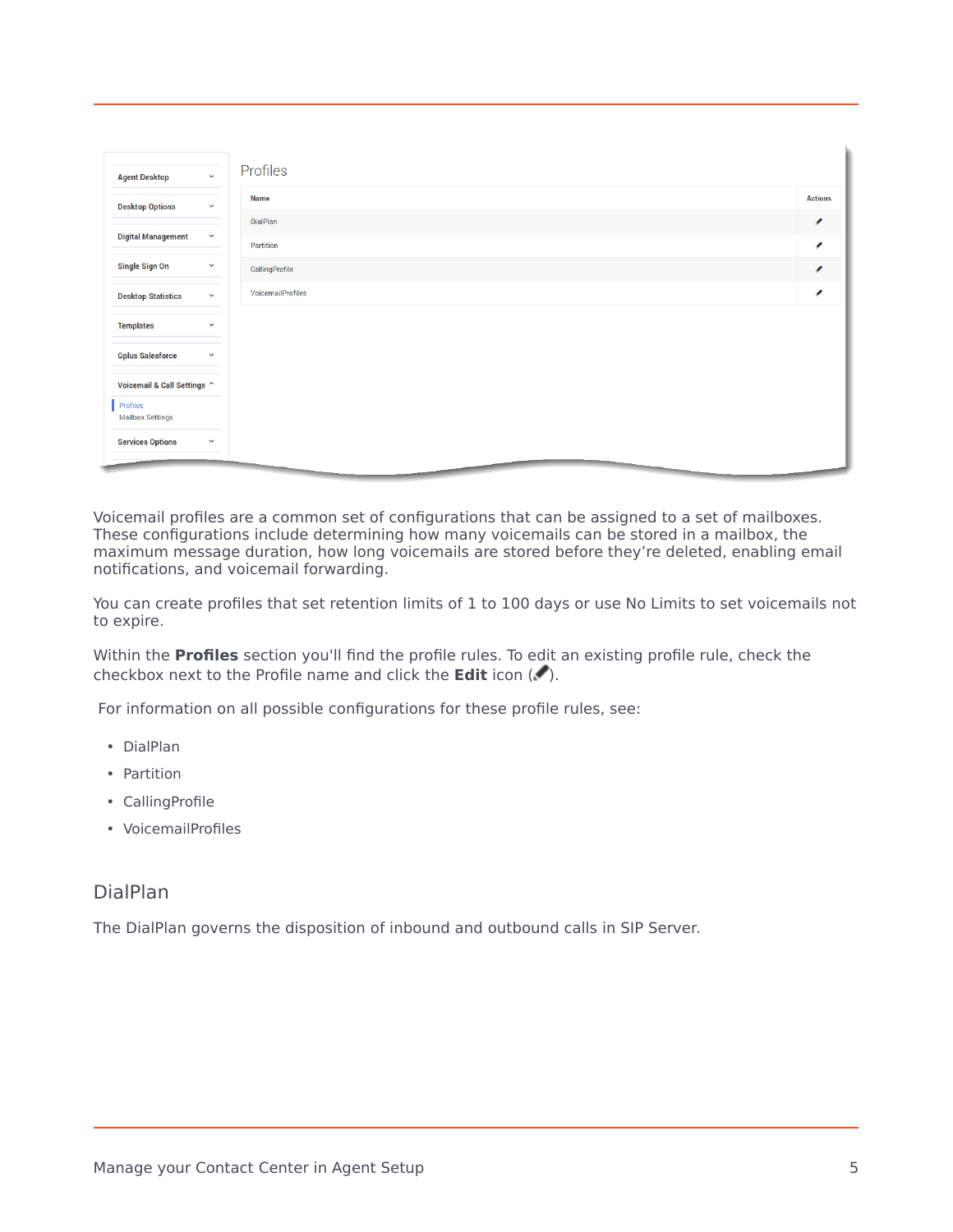| <b>Add Profile</b>         |  |  | Q, Search |   |
|----------------------------|--|--|-----------|---|
| <b>Profile Name</b>        |  |  |           |   |
| DialPlan                   |  |  |           | 盲 |
|                            |  |  |           |   |
| Calling_profile            |  |  |           |   |
| local-calling-profile-id   |  |  |           |   |
| Inbound_calling_profile    |  |  |           |   |
| inbound-calling-profile-id |  |  |           |   |
| Initial_fmfm_profile       |  |  |           |   |
| initial_fmfm_profile       |  |  |           |   |
| Reject_call_notready       |  |  |           |   |
| Off                        |  |  |           |   |
| Routelist_list             |  |  |           |   |
| default                    |  |  |           |   |
| Switch_name                |  |  |           |   |
|                            |  |  |           |   |
| Voicemail_enabled          |  |  |           |   |
| On                         |  |  |           |   |
|                            |  |  |           |   |

The following table lists all possible configurations for **DialPlan**:

| <b>Name</b>              | <b>Description</b>               |
|--------------------------|----------------------------------|
| <b>Calling profile</b>   | Configured as per Customer needs |
| Inbound_calling_profile  | Configured as per Customer needs |
| initial_fmfm_profile     | Configured as per Customer needs |
| Reject_call_notready     | Configured as per Customer needs |
| <b>Routelist list</b>    | Configured as per Customer needs |
| <b>Switch name</b>       | Configured as per Customer needs |
| <b>Voicemail enabled</b> | Configured as per Customer needs |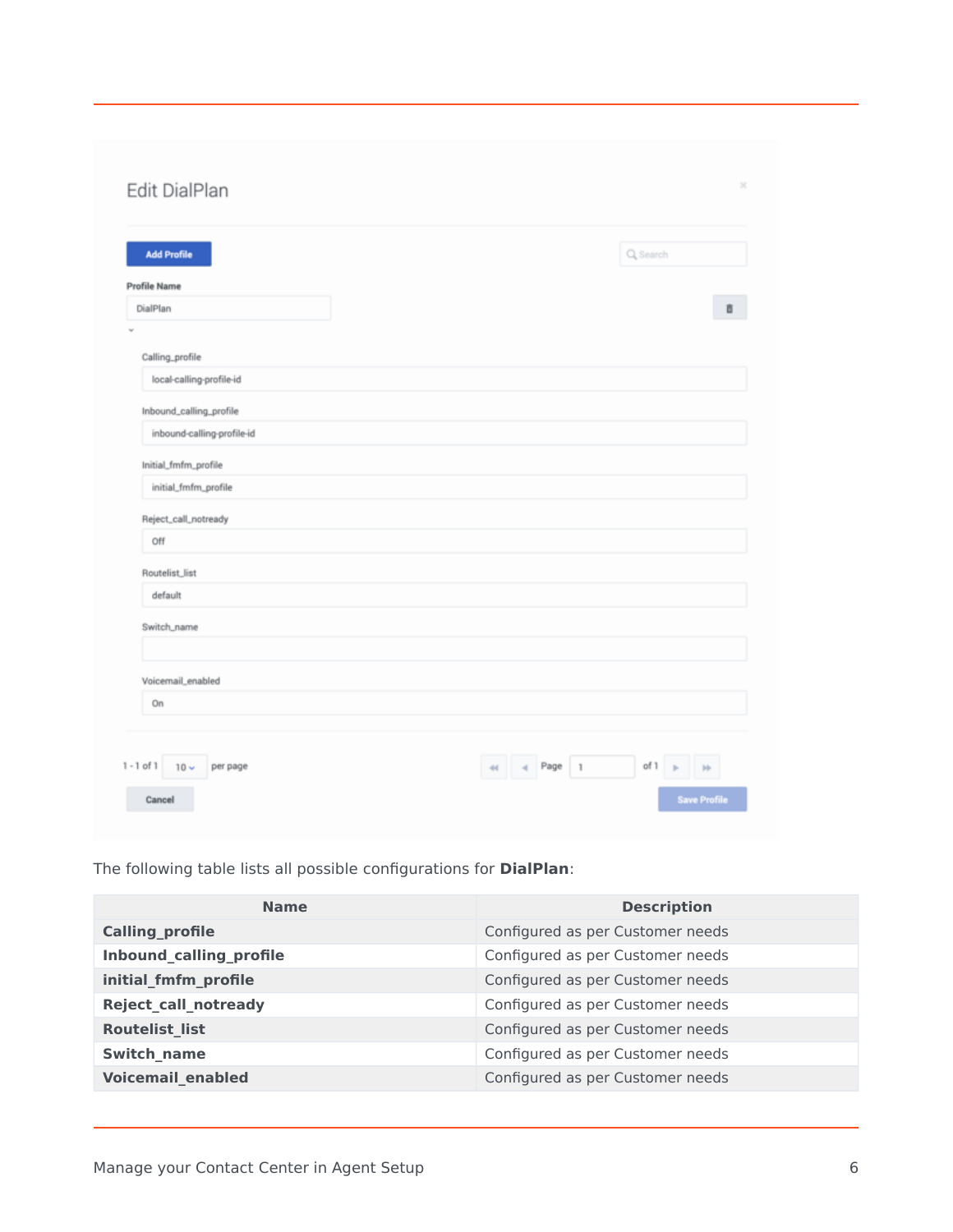#### <span id="page-6-0"></span>Partition

Partition is a rule that defines how a call is routed by SIP Server.

| <b>Edit Partition</b>                                  |  | $\mathbb{M}$ |
|--------------------------------------------------------|--|--------------|
| <b>Add Profile</b>                                     |  | Q Search     |
| <b>Profile Name</b><br>voicemail-partition             |  | B.           |
| v<br>Active                                            |  |              |
| true                                                   |  |              |
| <b>Block</b>                                           |  |              |
| false                                                  |  |              |
| Name                                                   |  |              |
| Voicemail                                              |  |              |
| Patterns                                               |  |              |
| 5555=>gcti::voicemail;gcti::voicemail=>gcti::voicemail |  |              |
|                                                        |  |              |
| <b>Profile Name</b><br>voice-mail-profile-id           |  | ā            |
|                                                        |  |              |
|                                                        |  |              |
| <b>Profile Name</b><br>time-frame-partition            |  | Ō            |
|                                                        |  |              |
|                                                        |  |              |
| <b>Profile Name</b>                                    |  |              |
| test-regex1-partition                                  |  | û            |
|                                                        |  |              |

The following table lists all possible configurations for **Partition**:

| <b>Name</b>   | <b>Description</b>                                                              |
|---------------|---------------------------------------------------------------------------------|
| <b>Active</b> | true or false; defines whether or not the partition<br>is enabled or disabled   |
| <b>Block</b>  | true or false; if the partition is configured as true,<br>it bars all the calls |
| <b>Name</b>   | Name of the partition                                                           |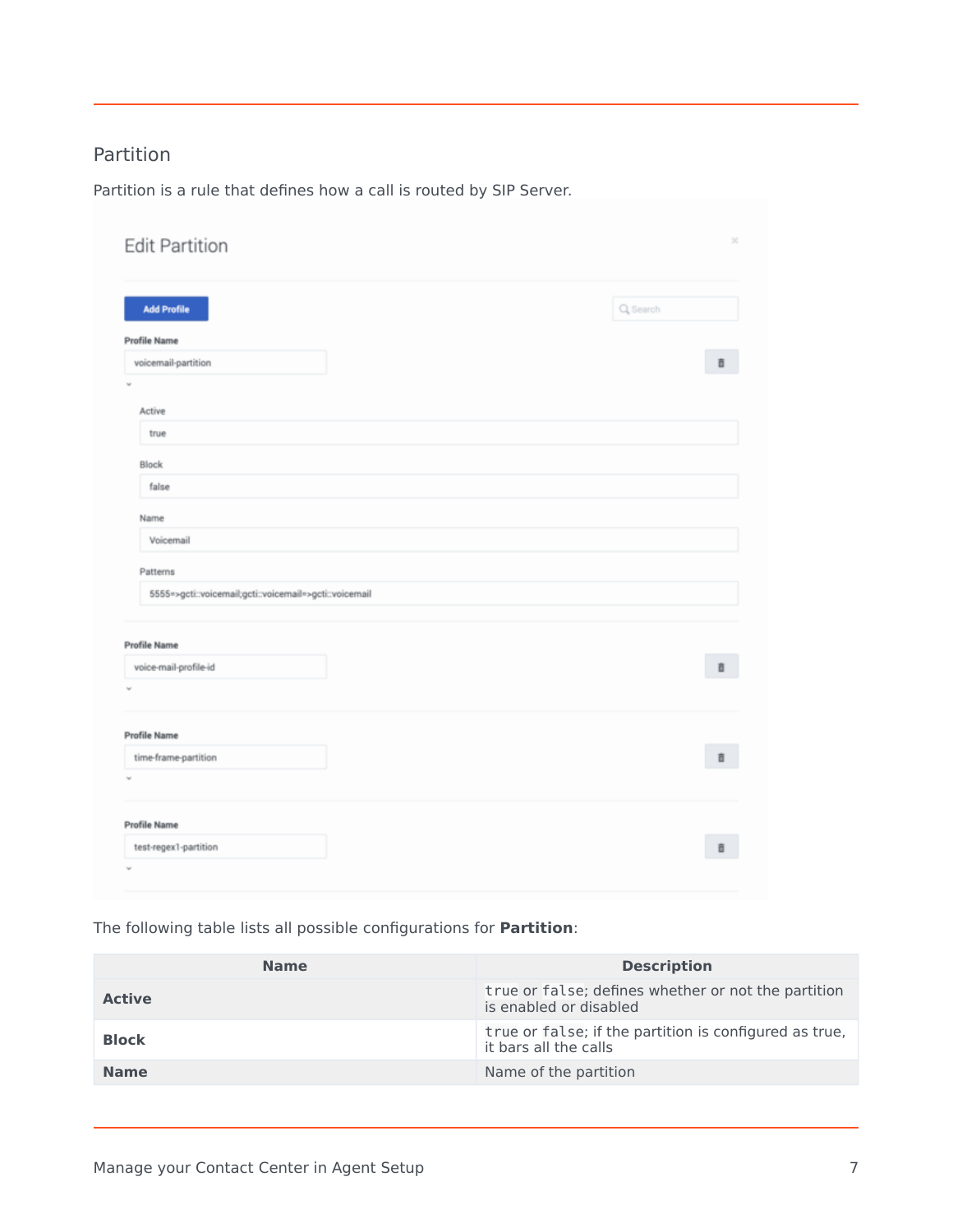| <b>Name</b>     | <b>Description</b> |
|-----------------|--------------------|
| <b>Patterns</b> | Partition rule     |

#### <span id="page-7-0"></span>CallingProfile

Calling[Profile is a group of partitions configured together which governs the call disposition in SIP](/File:ASCallingProfile_Oct2021_GAPI-23719.png)

| <b>Add Profile</b>                             | Q Search |
|------------------------------------------------|----------|
| <b>Profile Name</b>                            |          |
| local-calling-profile-id                       | ā        |
| $\omega$                                       |          |
| Name                                           |          |
| "Local calling profile"                        |          |
| Partition_list                                 |          |
| allow-all,voicemail-partition                  |          |
|                                                |          |
| <b>Profile Name</b>                            |          |
| inbound-calling-profile-id                     | 盲        |
| $\sim$                                         |          |
|                                                |          |
| <b>Profile Name</b><br>default-calling-profile | 盲        |
|                                                |          |
|                                                |          |
| $\omega$                                       |          |
|                                                |          |

Server.

The following table lists all possible configurations for **CallingProfile**:

| <b>Name</b>           | <b>Description</b>                                                       |
|-----------------------|--------------------------------------------------------------------------|
| <b>Name</b>           | The name of the Calling Profile                                          |
| <b>Partition list</b> | List of partition rules that are configured under the<br>Calling Profile |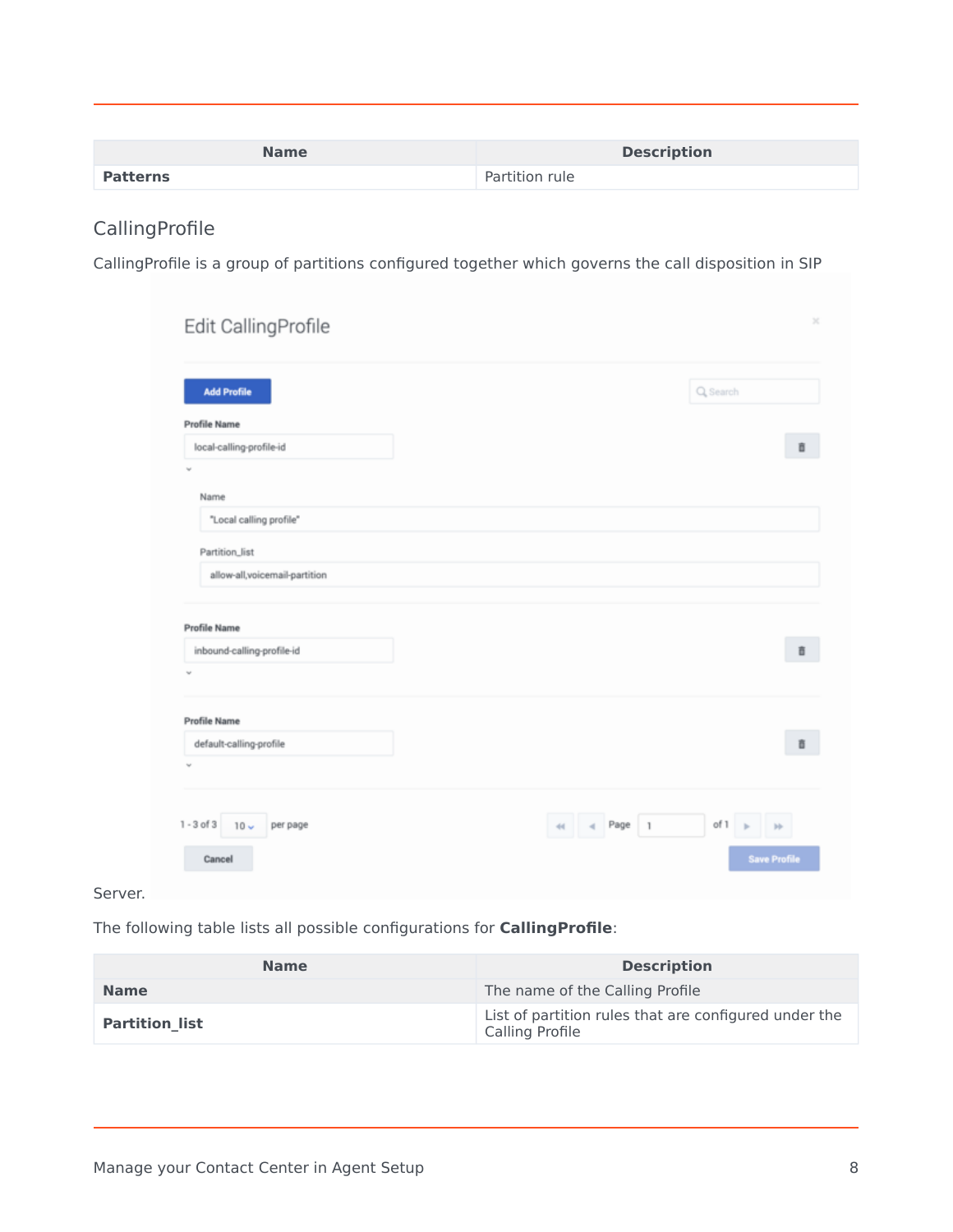#### <span id="page-8-0"></span>VoicemailProfiles

Use VoicemailProfiles to assign voicemail settings such as e-mail notification details or retention limits, to user groups or specific collections of users.

| <b>Add Profile</b>      |  | Q Search |         |
|-------------------------|--|----------|---------|
| <b>Profile Name</b>     |  |          |         |
|                         |  |          | $\rm B$ |
|                         |  |          |         |
| Voicemail<br>Forwarding |  |          |         |
| false                   |  |          |         |
| Email Body              |  |          |         |
| Email From<br>Address   |  |          |         |
| Email Subject           |  |          |         |
|                         |  |          |         |
| Max Duration            |  |          |         |
| Max Message<br>Count    |  |          |         |
| <b>Retention Limit</b>  |  |          |         |
| $\bf 0$                 |  |          |         |
|                         |  |          |         |

The following table lists all possible configurations for **VoicemailProfiles**:

| <b>Name</b>                 | <b>Description</b>                                               |
|-----------------------------|------------------------------------------------------------------|
| <b>Profile Name</b>         | The name given to the Profile.                                   |
| <b>Voicemail Forwarding</b> | Specifies whether or not to forward a message<br>from a mailbox. |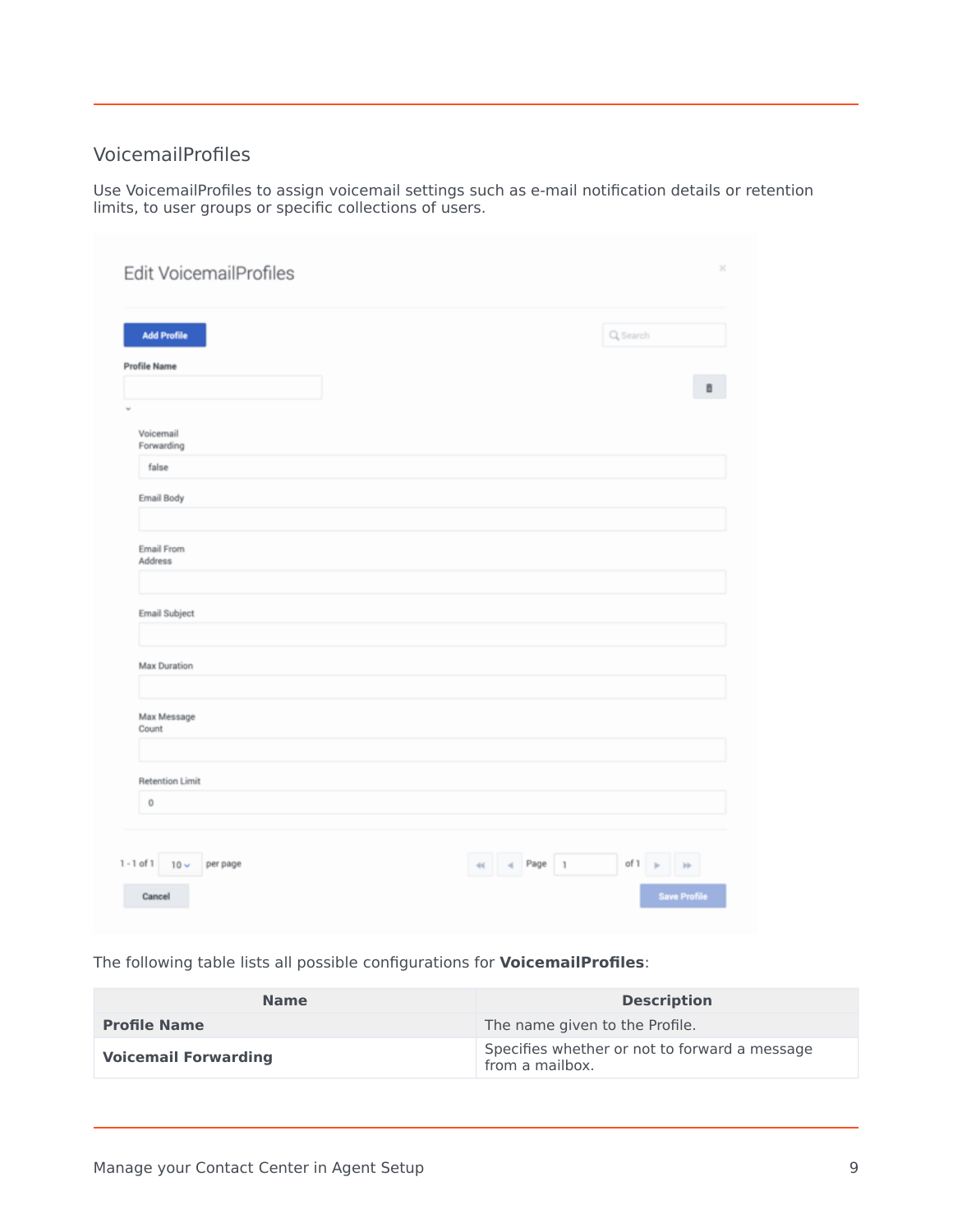| <b>Name</b>               | <b>Description</b>                                                               |
|---------------------------|----------------------------------------------------------------------------------|
| <b>Email Body</b>         | The Email Body for the email. For example,<br>"Mailbox has a new message from ." |
| <b>Email From Address</b> | The From Address used in the email notification.                                 |

## <span id="page-9-0"></span>Mailbox Settings

| <b>Agent Desktop</b>                | $\check{~}$  | Mailbox Settings               |                |  |                     |
|-------------------------------------|--------------|--------------------------------|----------------|--|---------------------|
| <b>Desktop Options</b>              | $\check{~}$  | <b>Bulk Import</b>             |                |  |                     |
| <b>Digital Management</b>           | $\check{~}$  | $Q_1$<br><b>Mailbox Number</b> | $\pmb{\times}$ |  | $\langle \ \rangle$ |
| Single Sign On                      | $\check{~}$  | 1003                           |                |  |                     |
| <b>Desktop Statistics</b>           | $\check{~}$  | 1004                           |                |  |                     |
| <b>Templates</b>                    | $\checkmark$ | 123                            |                |  |                     |
| <b>Gplus Salesforce</b>             | $\check{~}$  | 123456                         |                |  |                     |
| Voicemail & Call Settings ^         |              |                                |                |  |                     |
| Profiles<br><b>Mailbox Settings</b> |              |                                |                |  |                     |
| <b>Services Options</b>             | $\checkmark$ |                                |                |  |                     |
| <b>Routing Manager</b>              | $\checkmark$ |                                |                |  |                     |
| Recording Management v              |              |                                |                |  |                     |
| Cancel                              |              |                                |                |  |                     |

Mailbox Settings are configurations that customize the mailbox as per the user's needs. This includes mailbox greetings, locale, time zone, optout number, and few more basic configurations listed in the **General Info** table, further down this page.

If you have a Comma-Separated Values (.csv), or Excel spreadsheet (.xls) file of your bulk mailbox settings already saved to your local drive, you can import it by clicking the **Bulk Import** button and navigating to that file's location on your local drive.

Click on a **Mailbox Number** to open that mailbox and review or update its settings. When you open a Mailbox Number, you're presented with 2 categories in the left-hand menu:

- General Info
- Greetings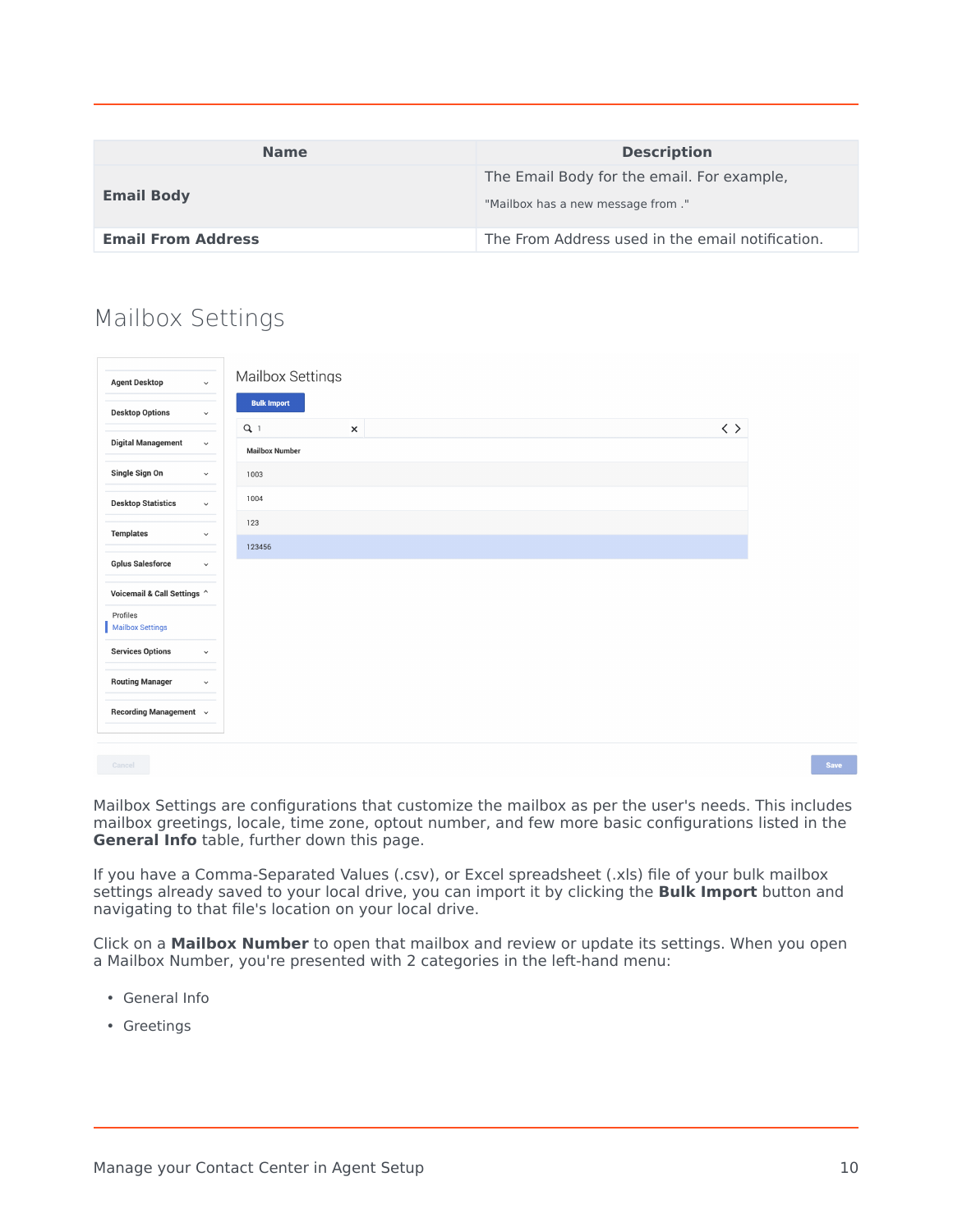#### <span id="page-10-0"></span>General Info

| 1004                      |                       |                      |             |                            |               |
|---------------------------|-----------------------|----------------------|-------------|----------------------------|---------------|
| General Info<br>Greetings | 1004                  | Mailbox Number       |             | Max Message Count          |               |
|                           |                       | Active Greeting Type |             | Max Duration               |               |
|                           | Standard              |                      | v           |                            |               |
|                           |                       | Output Phone Number  |             | Voicemail Profile          |               |
|                           |                       |                      |             | Choose among the following | v             |
|                           | Locale                |                      |             | Time Zone                  |               |
|                           | en_US                 |                      | $\sim$      | Africa/Abidjan             | $\sim$        |
|                           | <b>External Users</b> |                      |             |                            |               |
|                           | $\Box$                | Employee Id          | User Tui Id | Password                   | Add           |
|                           |                       | 1                    |             |                            | <b>Delete</b> |
|                           |                       |                      |             |                            |               |
|                           |                       |                      |             |                            |               |

The following table lists all possible configurations for **General Info**:

| <b>Name</b>                 | <b>Description</b>                                                                                                                                                         | Values (default value in bold)          |
|-----------------------------|----------------------------------------------------------------------------------------------------------------------------------------------------------------------------|-----------------------------------------|
| <b>Mailbox Number</b>       | The mailbox number of the caller                                                                                                                                           | <b>Numeric</b>                          |
| <b>Active Greeting Type</b> | Type of greeting including<br>Standard, Personal, or Extended<br>Absence                                                                                                   | Standard, Personal, Extended<br>Absence |
| <b>Output Phone Number</b>  | If end users do not want a<br>deposit voicemail then this<br>setting can be configured to opt<br>out to another destination such<br>as Route Point, or a DN, or<br>others. | <b>Null</b>                             |
| Locale                      | Language for voicemail access or<br>deposit                                                                                                                                | en US, set of valid locales             |
| <b>Max Message Count</b>    | The maximum number of<br>messages which can be stored in<br>a mailbox                                                                                                      | Null                                    |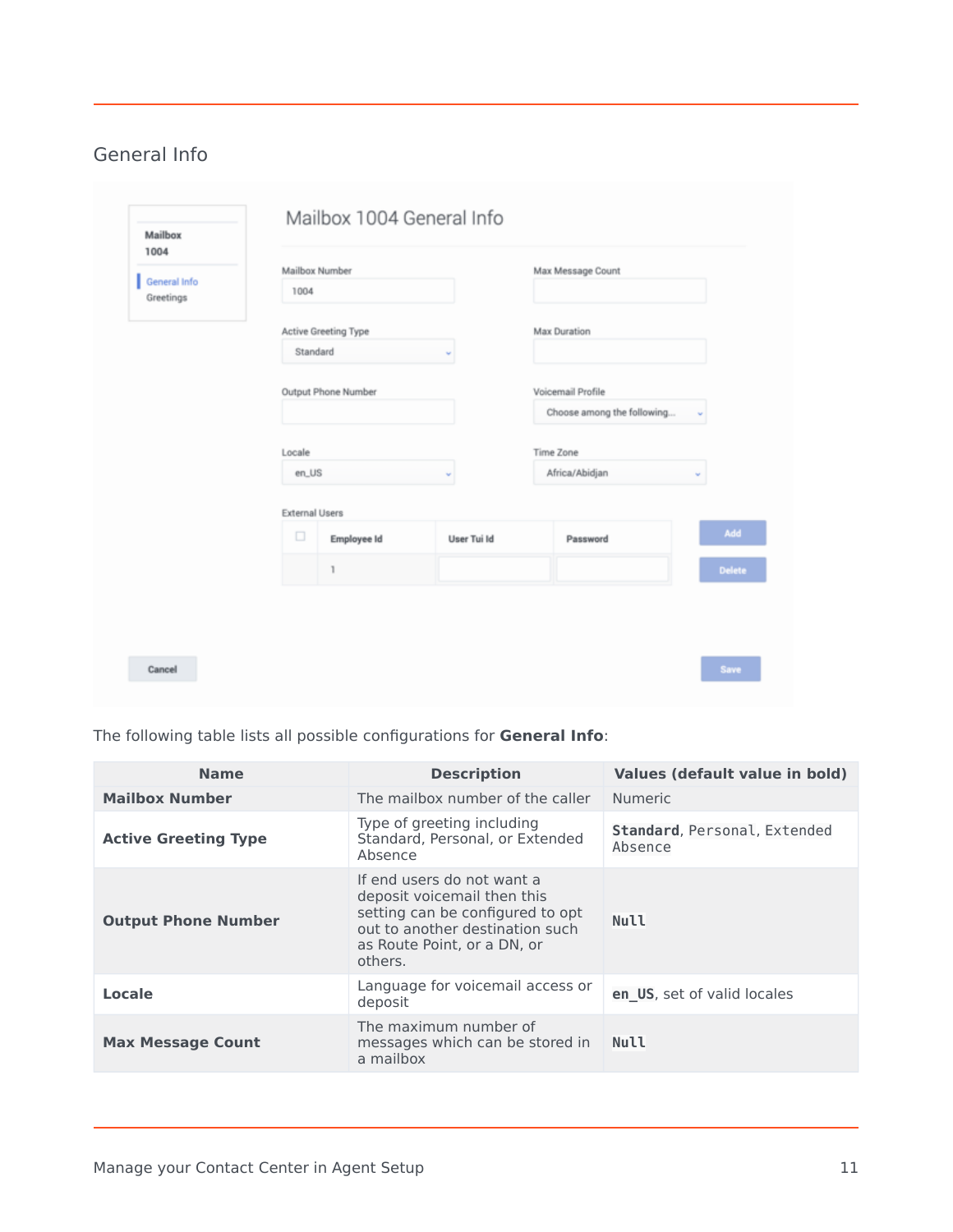| <b>Name</b>              | <b>Description</b>                                                                                                                                                                     | Values (default value in bold)                                                                                                                                                                                                                                          |
|--------------------------|----------------------------------------------------------------------------------------------------------------------------------------------------------------------------------------|-------------------------------------------------------------------------------------------------------------------------------------------------------------------------------------------------------------------------------------------------------------------------|
| <b>Max Duration</b>      | Maximum voicemail message<br>duration                                                                                                                                                  | Null                                                                                                                                                                                                                                                                    |
| <b>Voicemail Profile</b> | Voicemail profiles are a common<br>set of configurations that are<br>assigned to a set of mailboxes                                                                                    | Null, valid Profile name<br>configured under Voicemail<br>Profile Script object                                                                                                                                                                                         |
| <b>Time Zone</b>         | The time zone for this mailbox<br>profile.                                                                                                                                             | <b>Null</b> , set of time zones                                                                                                                                                                                                                                         |
| <b>External Users</b>    | To allow the agents to access<br>their mailbox outside of contact<br>center. Agents defined in<br>External Users can access their<br>mailbox with the given<br>authorization password. | <b>Employee Id: The Employee Id</b><br>of the Agent as created in CME.<br><b>User Tui Id: Telephonic User Interface;</b><br>User Tui Id is a form of numeric username<br>used to recognize the agent.<br><b>Password:</b> The password used to<br>authorize the mailbox |

# <span id="page-11-0"></span>Greetings

| Mailbox<br>1004           | Mailbox 1004 Greetings            |                        |      |      |
|---------------------------|-----------------------------------|------------------------|------|------|
| General Info<br>Greetings | Personal Greetings                | Upload/Reupload        | Play |      |
|                           | <b>Extended Absence Greetings</b> | <b>Upload/Reupload</b> |      |      |
|                           | <b>Standard Greeting</b>          | Upload/Reupload        | Play |      |
|                           |                                   |                        |      |      |
|                           |                                   |                        |      |      |
|                           |                                   |                        |      |      |
|                           |                                   |                        |      |      |
|                           |                                   |                        |      | Save |
| Cancel                    |                                   |                        |      |      |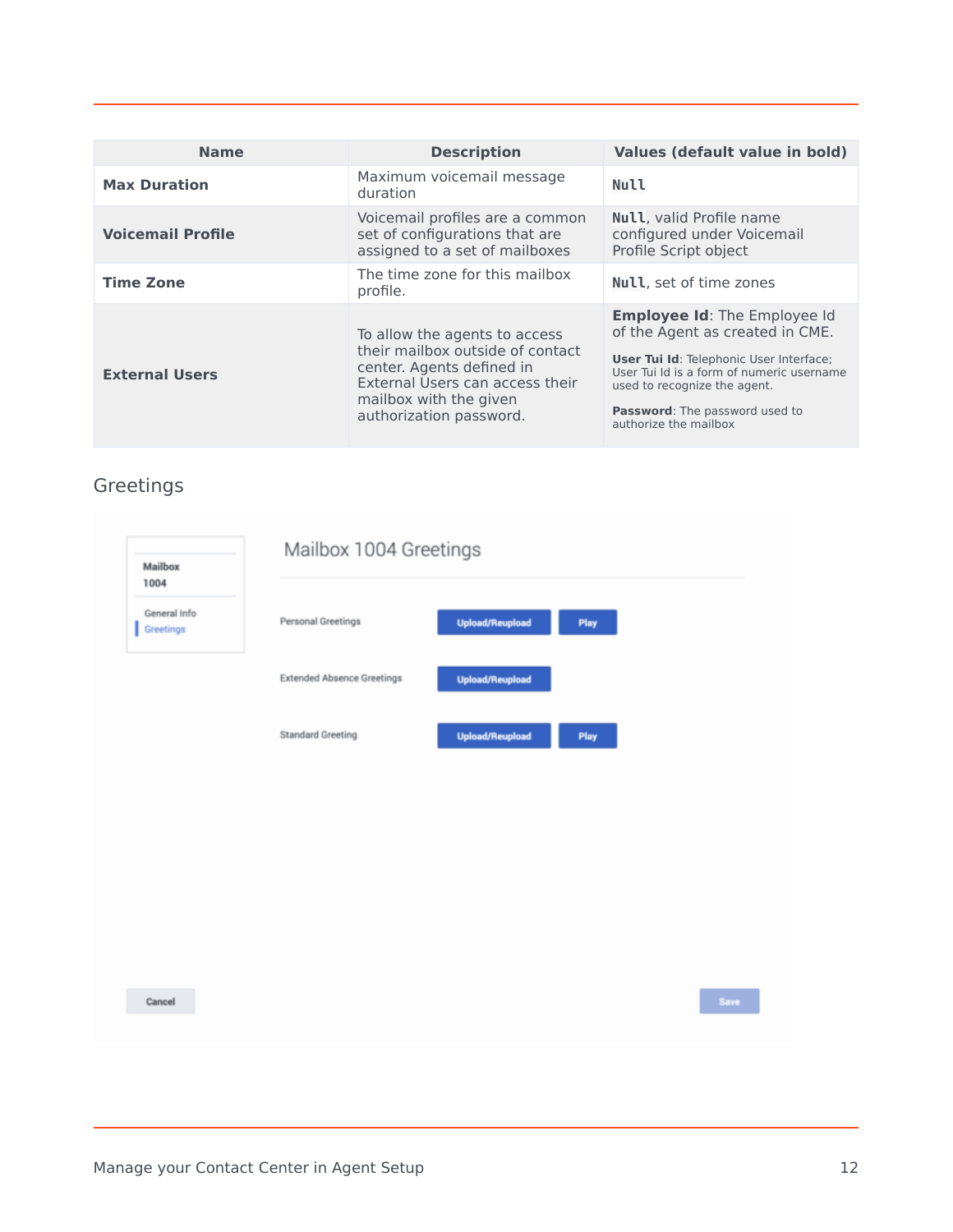#### Important

Greetings must be in .wav format.

To upload a **Personal**, **Extended Absence**, or **Standard Greeting**, click the **Upload/Reupload** button and choose a file from your local machine. Click **Play** to listen to the greeting before confirming your selection by clicking **Save**.

#### <span id="page-12-0"></span>Group mailbox administrator

To define a specific user as a group mailbox administrator for a group mailbox associated with an Agent Group, add the **Voicemail** section to the annex of the user, then add the option **groupmailbox-administrator** with the following values:

|                                                                                                                                                                                                                                                                                                                                                              | option                                                                                                                                                                                                                              | value                                  |                       |
|--------------------------------------------------------------------------------------------------------------------------------------------------------------------------------------------------------------------------------------------------------------------------------------------------------------------------------------------------------------|-------------------------------------------------------------------------------------------------------------------------------------------------------------------------------------------------------------------------------------|----------------------------------------|-----------------------|
| group-mailbox-administrator                                                                                                                                                                                                                                                                                                                                  |                                                                                                                                                                                                                                     | all or comma-separated mailbox numbers |                       |
| Transactions<br>Data Tools<br>Users<br><b>Edit User</b>                                                                                                                                                                                                                                                                                                      | Operations<br>Audit                                                                                                                                                                                                                 |                                        | No Template<br>v      |
| vmTest VoicemailTest1<br>里<br>User<br>$\sigma_{\rm c}$<br>General Info<br><b>Skills</b><br>Caller IDs<br>Agent Groups<br>Access Group<br>Annex<br><b>Favorites Pool</b><br><b>User Favorites</b><br>Switches<br><b>External URLs</b><br><b>Desktop Options</b><br>v<br><b>Digital Management</b><br>$\sim$<br><b>Gplus Salesforce</b><br>v<br>Recording<br>v | Annex<br><b>De</b> Add Section<br>$\bar{\Pi}$<br>$\triangleright$ dialplan<br>$\triangleright$ Theory<br>$\mathbf{v}$ TServer<br>calling_profile: voicemail-test<br>gym_mailbox: 7001<br>v Voicemail<br>group-mailbox-administrator | Q Search Items<br>10010002             | $\omega = \omega$     |
| Cancel                                                                                                                                                                                                                                                                                                                                                       |                                                                                                                                                                                                                                     | <b>Delete User</b><br>Save             | <b>Save and close</b> |